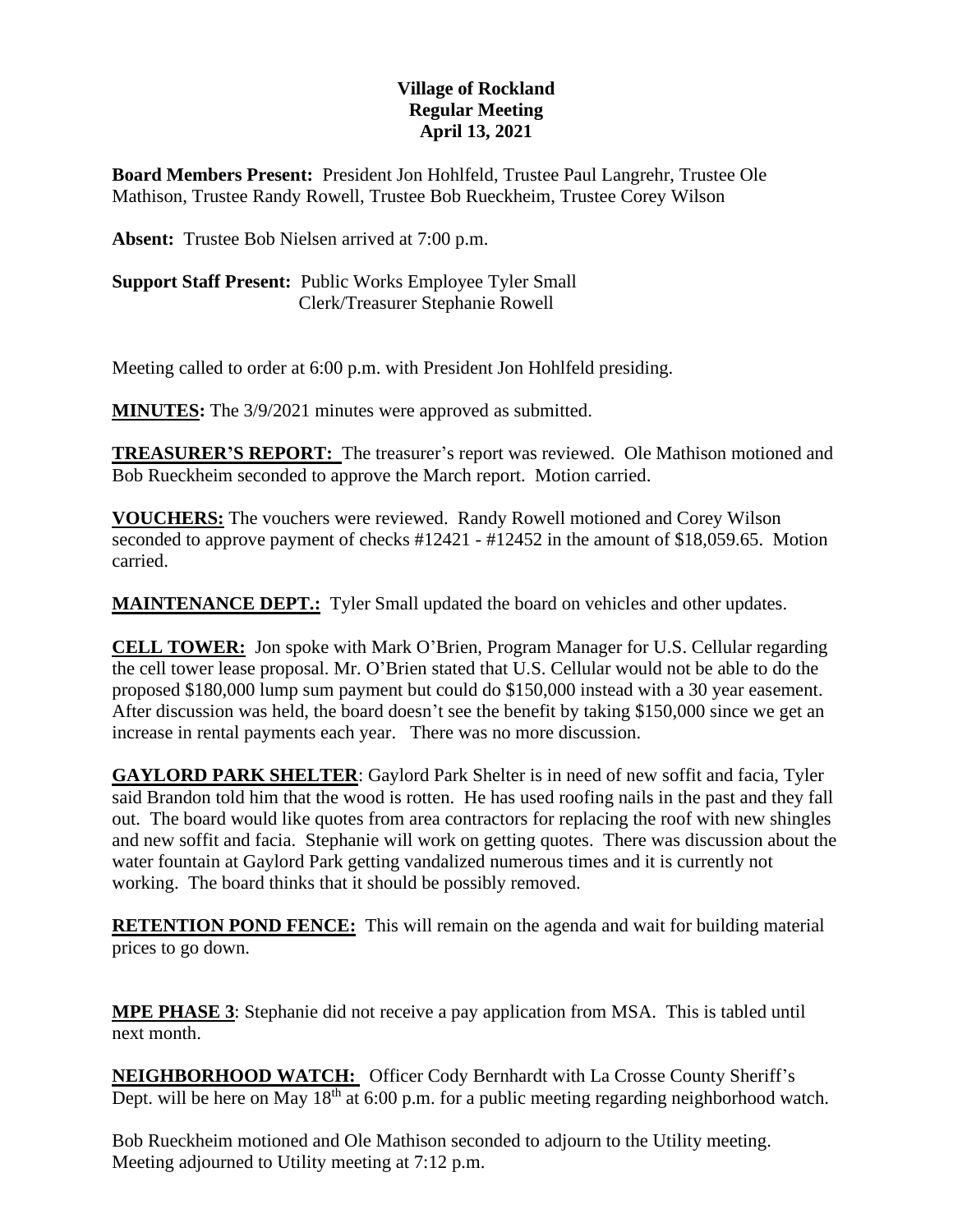Meeting reconvened at 7:26 p.m.

More discussion was held regarding Maintenance Dept. issues.

**ADJOURNMENT**: Ole Mathison motioned and Corey Wilson seconded to adjourn the meeting. Meeting adjourned at 8:25 p.m.

Respectfully submitted,

Stephanie Rowell Village Clerk